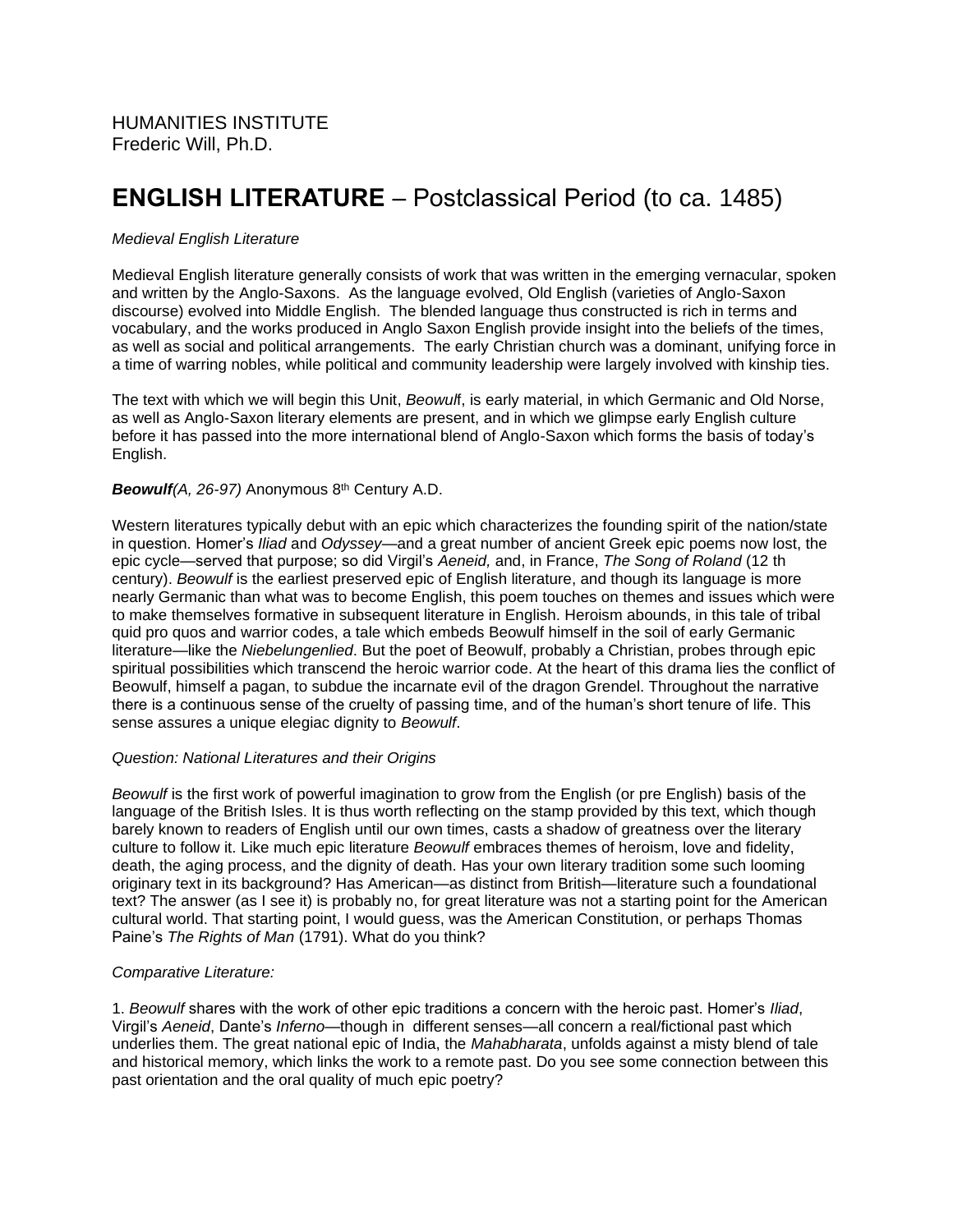2. *Beowulf* intersects with archeology at many points, the text being confirmed by barrows, funeral tumuli, place names, and artifacts, such as those found at the treasure burial site of Sutton Hoo in southern England. In other words these confirming sites and objects leave us in no doubt about the historical, as well as the legendary/fictive elements of the epic. The oldest epic literature worldwide has been intertwined with history, as is most famously illustrated in the case of Homer's *Iliad*. (Heinrich Schliemann's excavations at Troy, to ground our understanding of Homer's text, are only the most dramatic example of the service of archeology in filling out such understanding.) Do you think that archeological discoveries can advance our understanding of the epic as *literature*?

# **Geoffrey Chaucer** 1343-1400 *Canterbury Tales (A, 168-266)*

Geoffrey Chaucer was born in London about 1340, to a family of French descent who had made their fortune in the wine trade. It was Chaucer's fortune to have been brought up near the Wine-Trade docks of the River Thames, where he had a chance to watch foreigners at work and play, as well as a wide variety of English types. When he was ready for a career his father got him a job as a page at court, and from there, in a long life of business and diplomacy, Chaucer went on to form many fruitful personal connections and to observe life in its pageantry, especially as it played out into the separation among the three dominant classes of society: the nobility, the church and the commoners.

*The Canterbury Tales*, which draws on this broad experience of humanity, is a long poem considered by most critics to be Chaucer's greatest work. It consists of a General Prologue and twenty-four stories told by pilgrims making their way as a group to Canterbury.

#### *Question: Literature and Society*

You will be struck by Chaucer's fascination with social classes, and their typical representatives, as they gather in the Tabard Inn. Does it seem to you that Chaucer is consciously creating a portrait of his own society? If so, does that portrait spring from the narrative instinct or from the desire to portray society? In other words is Chaucer above all a story teller whose society is rich with interest for him, or is he an observer of society who has found a narrative style for characterizing that society?

## *Comparative Literature:*

1. You see from the Prologue to the *Canterbury Tales* that Chaucer is fascinated with "character types" the Miller, the Pardoner, the Knight, The Wife of Bath. Does he conceive of these characters as abstractions, which sum up many traits in a generalized package, or are these fully developed characters, each one distinct as Chaucer conceives him or her? The question here can take us back to Theophrastus (early 3rdcent. BCE) whose *Characters* were influential in later Western literature, and who established a kind of Linnean classification system for personality types. You will find a searching modern essay on the "rounded character" in literature, in W.K.Wimsatt, *The Verbal Icon* (Lexington, l954).

2. Ian Watt, in *The Rise of the Novel* (1957), presses the idea that the origins of the novel—which took full modern form in the l7th century—lie in the growth of the middle class, which for economic reasons began to develop in the Renaissance. Couldn't it be claimed, though, that the commercial and social bustle of Chaucer's time, and of his own life, sensitized Chaucer to precisely the new realities of "man in middle class society"? To probe the relations of literature to social developments, you might be interested in the work of a Marxist historian, Gyorgy Lukacs, *The Historical Novel* (1983).

## **William Langland** (1330-1387) *Piers Plowman (A, 268-281)*

William Langland comes to us virtually without personal details. He was from the West of England, and was, as we can see from the present poem, immersed in the religious and social values of his time, He was also in sync with the aesthetic assumptions of contemporary serious poets—compliant in the long, talkative pentameter line, compliant in the framing of his most serious work in terms of dream and allegory. We have to imagine that Langland's own values are wrapped up in the allegorical clothing of his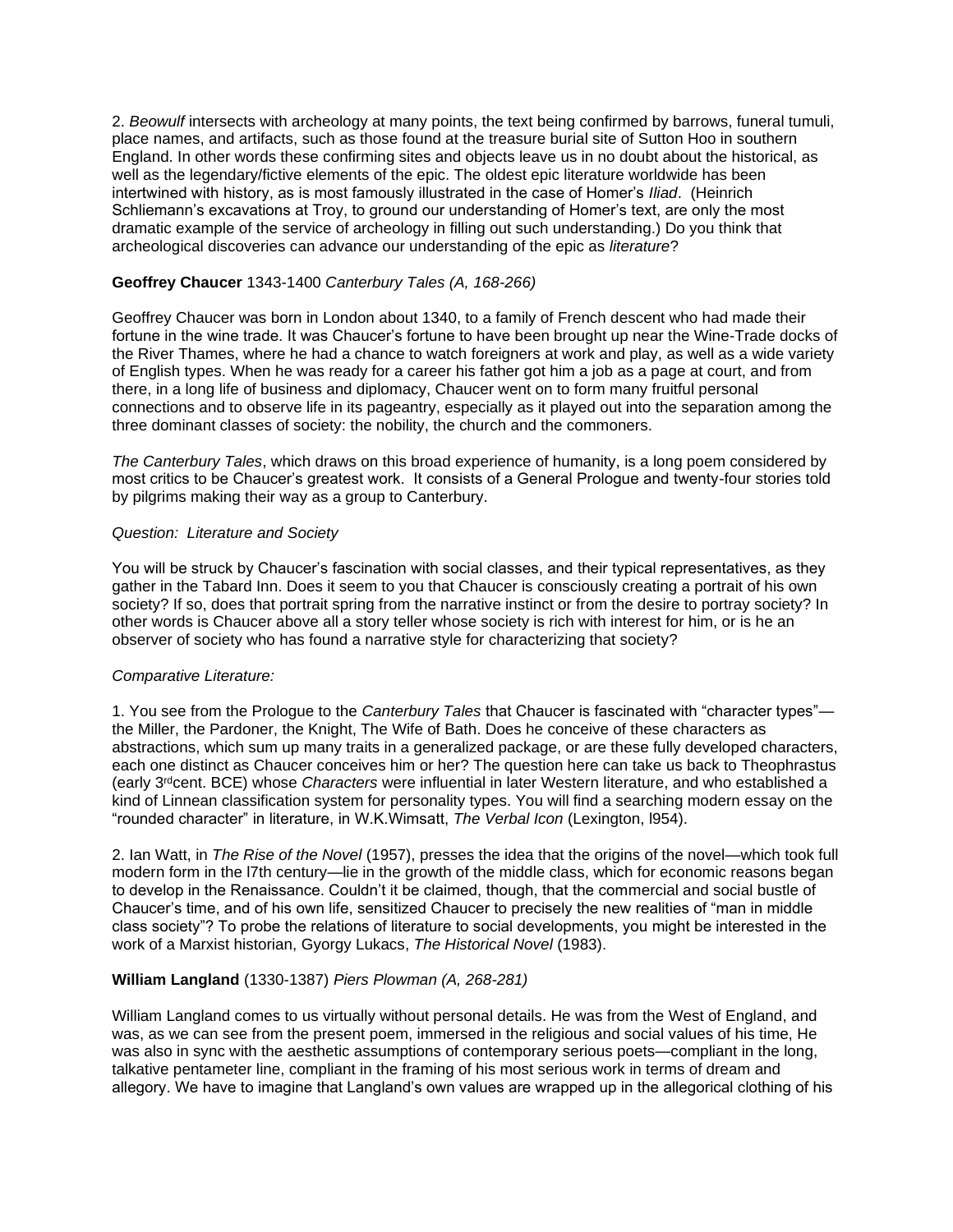text, for *The Vision of Piers Plowman* is not only a history of the major events of the Christian story, but a revelation of the poet's understanding of Christ's significance.

#### *Question: Sacred Text as Field for Freedom*

Passus 18, our reading, opens on the picture of a world-trudging pilgrim dreaming of "Christ's passion and pain" and of His people, which includes one Piers the Plowman, a slightly tweaked version of our poet himself. Through the lens of dream, Piers allows allegorical figures—Peace, Love, Mercy, Righteousness—to play through an account of the tale of Christ's sacrifice. The Question I pose to you, about this Passus, is: *in what ways do you think the poet's self-presentation, manner of vision, and view of his savior belong to a period far outdated? In what ways is Langland's work fresh and part of your own world?*

#### *Comparative Literature:*

1. Chapters 5 and 6, of Erich Auerbach's *Mimesis* (Princeton, l968) analyze two texts of mediaeval literature, and you would do well to consult this model of extended literary analysis. In many ways the Christian mediaeval imagination—allegorical, indirect, trading in symbols drawn from intense belief—is hard for us to read, harder either than ancient classical literature or even the difficult works of our own time, like James Joyce's *Finnegans* Work which requires a detailed commentary. Auerbach's book might help you appreciate the mindset of Langland. You might also like to read Charles Williams, *Descent into Hell* (1937*)*, for a scary and profound twentieth century mediaeval type thriller, with some kinship to Langland's thought world.

2. In *Piers Plowman* Langland creates a character in search of the best way to lead the Christian life. The social perspective, under which that search is imagined as possible, is communitarian, and in a way conservative, supporting the reigning feudal structure of the time. You might think of other ambitious literary texts which attempt to construct and find value in a large social panorama of this sort. I think of Bunyan's *Pilgrim's Progress*, Tolstoy's *War and Peace*, or Sigrid Undset's *Kristin Lavransdottir.* Does literature seem to you of special value as an interpreter and forecaster of human societal possibilities?

## **Julian of Norwich** (1342-1416) *Book of Showings (A, 282-284)*

How much can you know of an anchoress who cloisters herself from the world, after a ceremonial burial has ritually closed her off from the rest of society? The answer is, not much: that the cloister itself was in Norwich, in East Anglia, and is still standing, and that we know from Julian exactly the time when she received the visions that she writes of in her *Book of Showings*: May 13, 1373, at the age of thirty and a half. The rest is in the text.

## *Question: The Vision of a Bleeding Head*

With William Langland we asked whether we are able to access the allegorical style today, and whether the dream vision is a captivating literary form for us. We were of course raising the issue of reading Christian literature in an age when narratives of other kinds may be more familiar or attractive to us. With Julian the problem is keener. The physical of the created world—whether Christ's bleeding head or a simple hazelnut—is infused with its spiritual meaning and presence, and yet retains a totally absorbing hereness and nowness. Question: *is this a type of imagination which you are at home with? Do you "understand" it? Can you live with this Vision?*

#### *Comparative Literature:*

1. We are getting into mystical territory here, not just into the visionary realm Langland took us through in *Piers Plowman*. This is the time to recommend a great book, Evelyn Underhill's *Mysticism* (London, l911*)*, which will shed light on the nature of mystical experience, as well as on the mediaeval context for the meditations of a woman like Julian of Norwich. Interestingly enough, mystical insights are inevitably tied to the cultural sensibilities of a particular historical moment.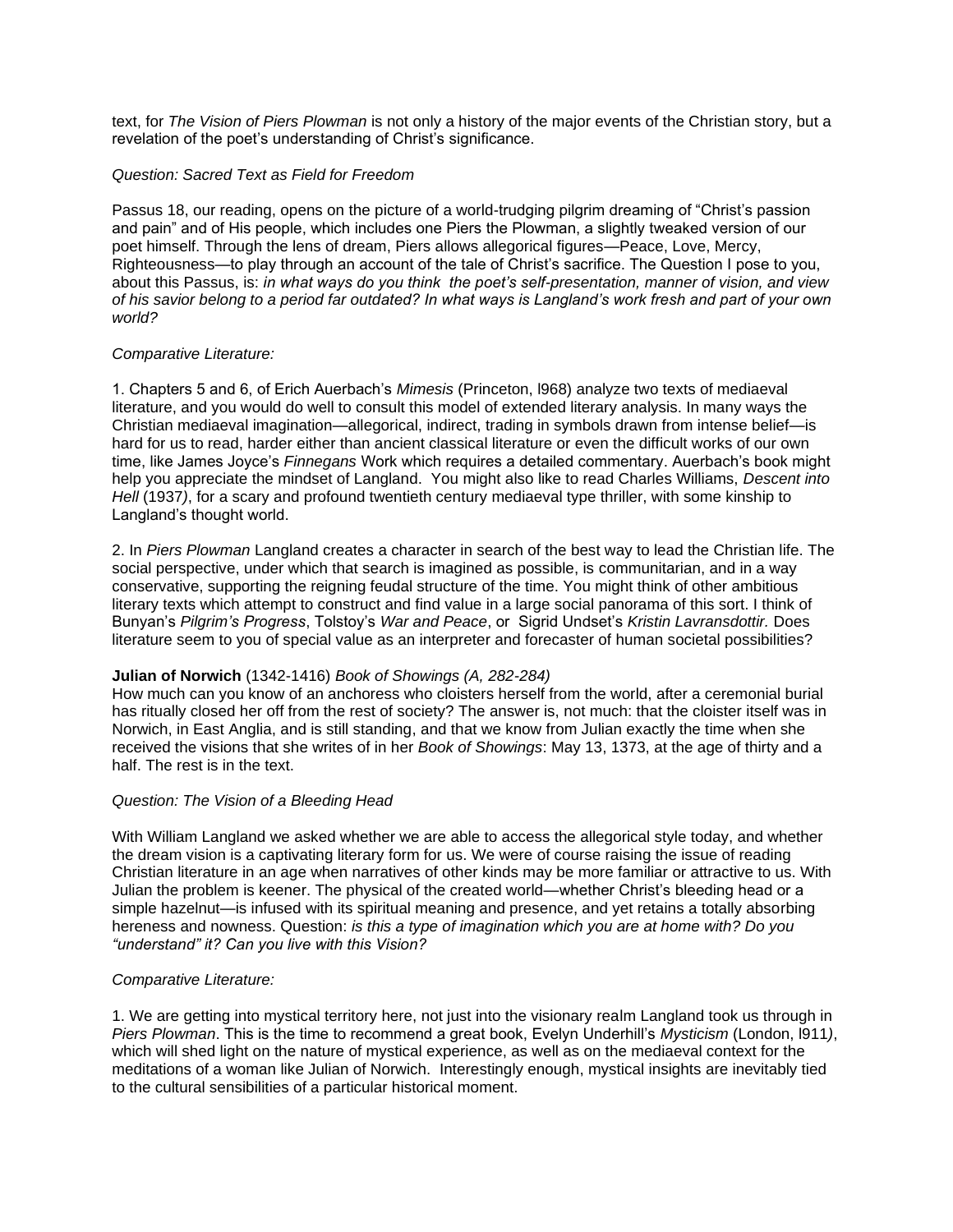2. Julian of Norwich writes from the center of her visions, though surely not without literary genius as shaper. You might want to look into the portrayal of religious states *in* literature, as distinct from *as* literature (Julian's case.) Good case studies can be found throughout the work of Fyodor Dostoyevsky, whose *The Brothers Karamazov* explores the religious sensibility, almost as if from the inside, but still as part of a narrator's portrayal: the characters of Alyosha, Father Zosima, and of the Grand Inquisitor are perfect examples of the portrayal of the religious sensibility from *within* literature.

# Anonymous*, Sir Gawain and the Green Knight (ca. 1375-1400) (A, 112-164)*

Of the author of *Sir Gawain* we know as little as of the author of *Piers Plowman*. What conclusions we can draw are again based on linguistic evidence, and point to the area of the northwest midlands. From the tale the author creates here, in the alliterative verse which roots this English in the traditions which pre date the Norman Conquest—the dividing line (1066 A.D.) separating Anglo-Saxon from Anglo-Norman England—we see that the author is deeply engrained in the Arthurian traditions which ruled much of mediaeval literature. Arthur and his Knights, in their ancestral home of Camelot, maintain the twin traditions of chivalry and knighthood, under the sign of the Cross and the Holy Virgin.

# *Question: Honor and Quest in the High Middle Ages*

The question of the day is: *What is Sir Gawain really in search of? Why does he accept the original Beheading proposal, and who after all is the Green Knight*? The pentangle on Gawain's shield is a pointer toward *the truth*, the driving concept for this courteous chivalric knight, a kind of paragon of the values of his time. (Truth, as ou see, means both the way things are and, in the sense of that time, *troth*, fidelity or trust—in this case to the True Religion and to King Arthur's court.) The lovely seductress tries in vain to win Gawain away from his purpose, though in the end he triumphs. *But over what? And to what avail?* 

# *Comparative Literature: The place of Christianity in the text before u*

1. The place of the Christian religion, in the thinking and writing of the Middle Ages, cannot be overstated. We have already encountered the Christian world in the Pardoner, the Nun's Priest, and the Parson of Chaucer; in all which tales there runs a thread of irony; in *Piers Plowman,* and in *Sir Gawain and the Green Knight*. For further understanding, of how Christianity integrates into mediaeval literature, you might want to look at the scholarly work of C.S. Lewis, himself a Christian and mediaeval scholar. (Cf. *The Discarded Image*; Cambridge, l964).

2. *Sir Gawain and the Green Knight* invokes what literary scholars have often called archetypal patterns; in this case, say, the patterns of the heroic chivalric quest, that of Gawain, and of the ritual beheading and survival of the Green Knight. These patterns are typical lines of narrative, which occur in multiple texts and which seem to derive from fundamental forms of human experience. Suggestion: look into the notion of archetypal forms in literature, both as they are discussed in the psychologist Carl Jung, and in the critical classic by Maud Bodkin, *Archetypal Patterns in Poetry* (1934).

# **Thomas Mallory** (1405-1471) *Morte Darthur (A, 301-318*

Though scholars still debate the life of Thomas Mallory, for whose work there are two possible claimants, it appears that the Thomas we have here is a well attested felon and jailbird, who set his literary imagination on a time and place, the mythical Arthurian period of English history, into which he could interject his disappointments and wishes. Like the author of *Sir Gawain and the Green Knight,* Mallory found in the roundtable world that same zone of chivalric lords and ladies which keeps Camelot alive before our thoughts even today. (Cf. for instance the legend of the Kennedy clan and their Camelot.)

## *Question: Dark Passion at the Heart of Chivalry*

The question of this day is simple, and bears on the most striking passage in *Morte Darthur*. *What is Mallory's attitude toward the adultery between Lancelot and Guinevere, and toward Lancelot's behavior after that adultery?* This question begs attention because Lancelot is a generically noble figure in the